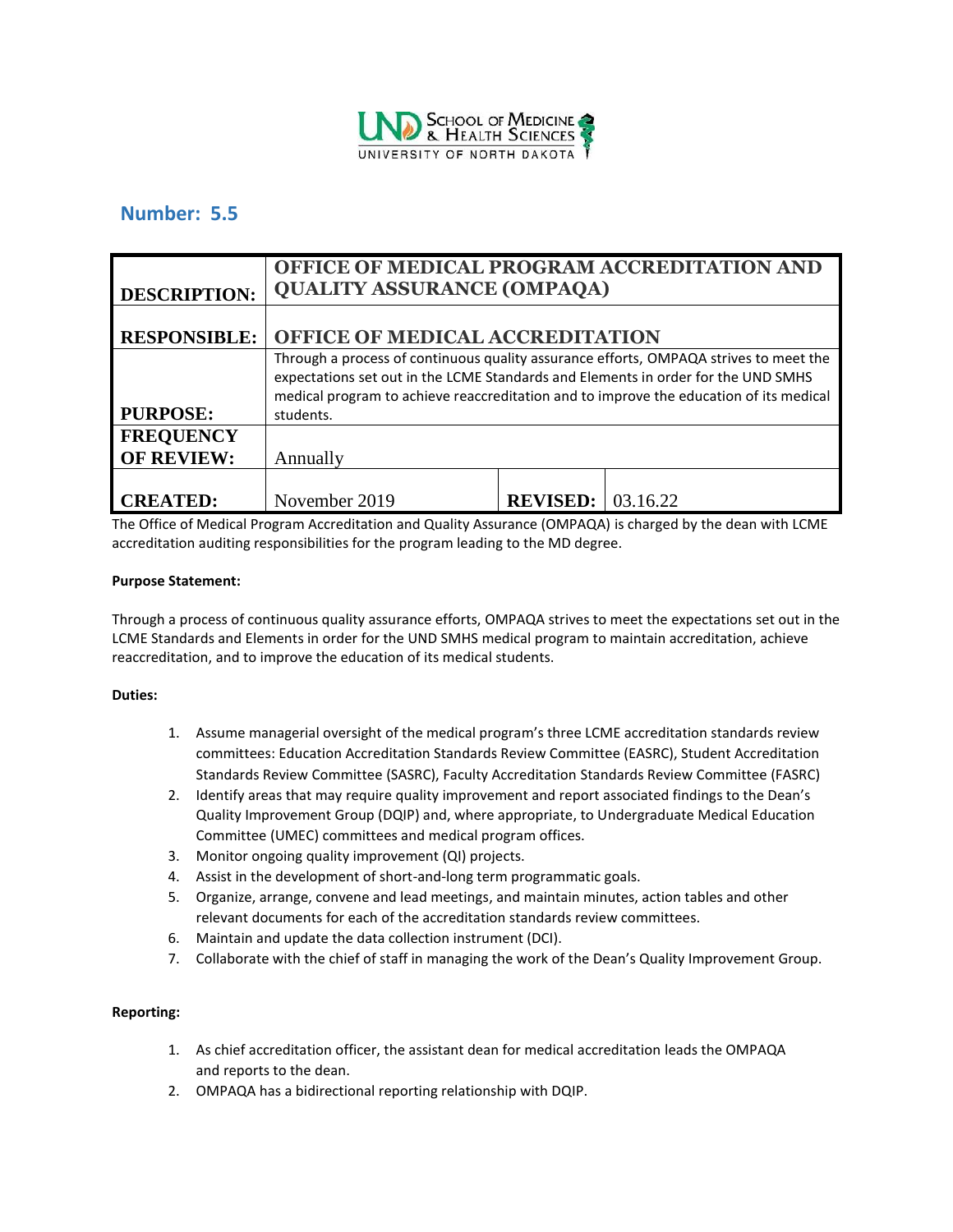**See the diagram below depicting the relationship between the accreditation review committees and OMPAQA**

# **MEDICAL PROGRAM QA & QI SYSTEM DIAGRAM**



(Per the Dean, CQI responsibilities are to be embedded within the function of these groups.)